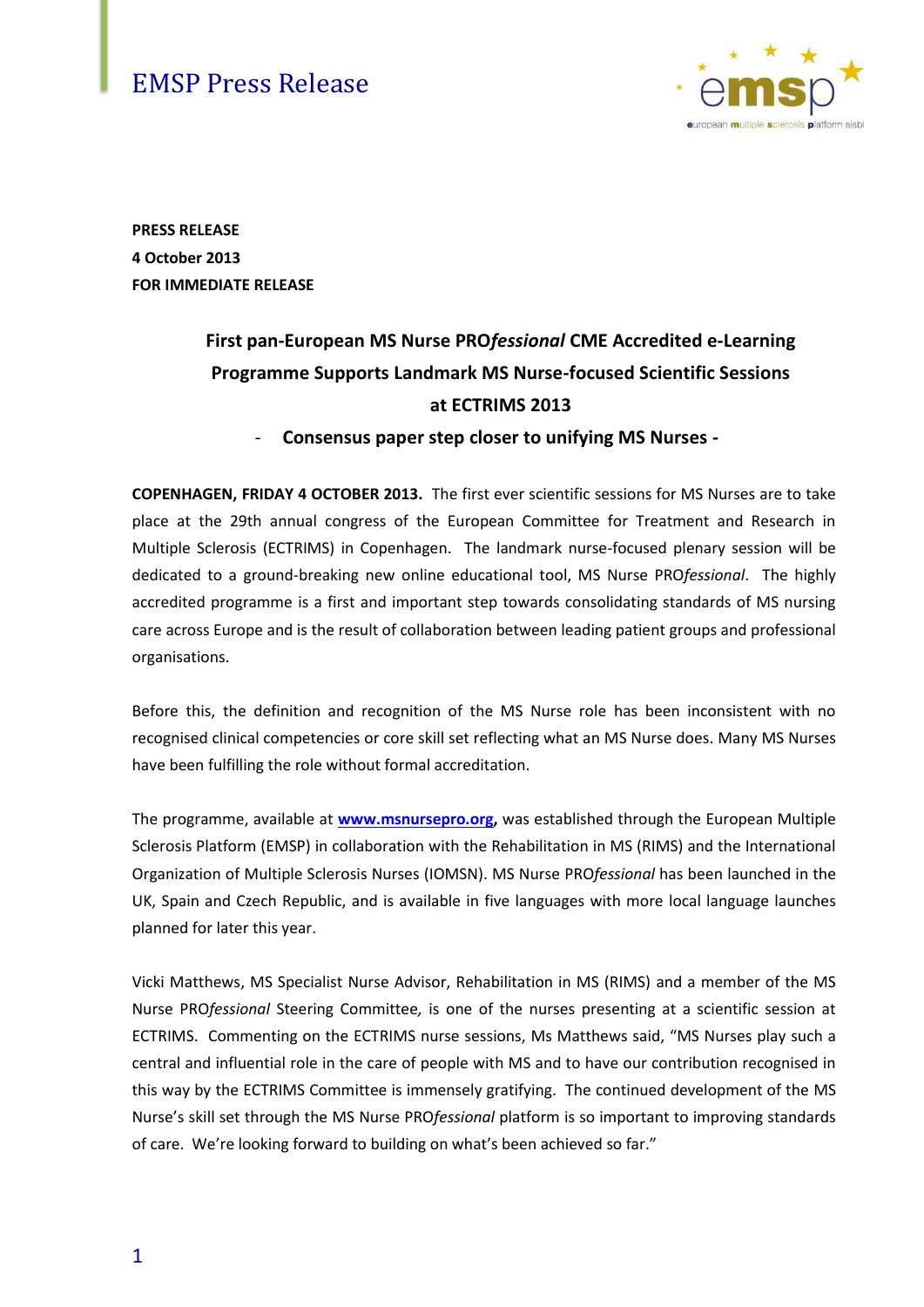

MS Nurse PRO*fessional* aims to support MS nurses in developing the right knowledge and skills to be an MS Nurse and sets out an agreed set of core competencies that will promote consistency of practice and nursing care across the whole of Europe. It has been accredited by the Royal College of Nursing and International Council of Nursing and endorsed by a multitude of MS patient advocacy groups.

A consensus paper, *Moving towards the pan-European unification of Multiple Sclerosis Nurses*, has also been published in the October 2013 issue of the *Multiple Sclerosis Journal* to coincide with this landmark occasion at ECTRIMS. The paper defines and articulates the role of the MS Nurse for the first time. It consolidates learnings to empower MS Nurses across Europe, to demonstrate how far they've come and give them a recognised role in which to believe and represent. One of the key aims of the paper is to bring the unification and recognition of the MS Nurse population closer and trigger the formation of national organisations to work together and share best practice.

Anne Winslow, Vice President of EMSP said, "These inaugural nurse-led scientific sessions at ECTRIMS are testament to the catalysing effects of MS Nurse PRO*fessional*. The EMSP is proud to be a part of this process. By defining the new, evolved role of MS Nurses and equipping them with the skills and knowledge they need and the recognition they deserve, we hope to see a step change in the effectiveness of MS care that extends across the entire multi-disciplinary team which will affect the most important beneficiaries of all – people with MS."

- Ends -

Key presentation at ECTRIMS 2013

**Session: RIMS: Progress in rehabilitation** Vicki Matthews presenting on MS Nurse PRO*fessional* in Hall C Date: Friday, 4<sup>th</sup> of October Time: 10.45am – 12.15pm

#### **About MS Nurse PRO***fessional*

MS Nurse PRO*fessional* was developed by the European Multiple Sclerosis Platform (EMSP).They identified an educational need through the MS-NEED survey which highlighted the disparity of access, availability and standards of specialised MS nursing care across Europe for people with MS and their families. The tool itself consists of interactive online modules that aim to provide nurses